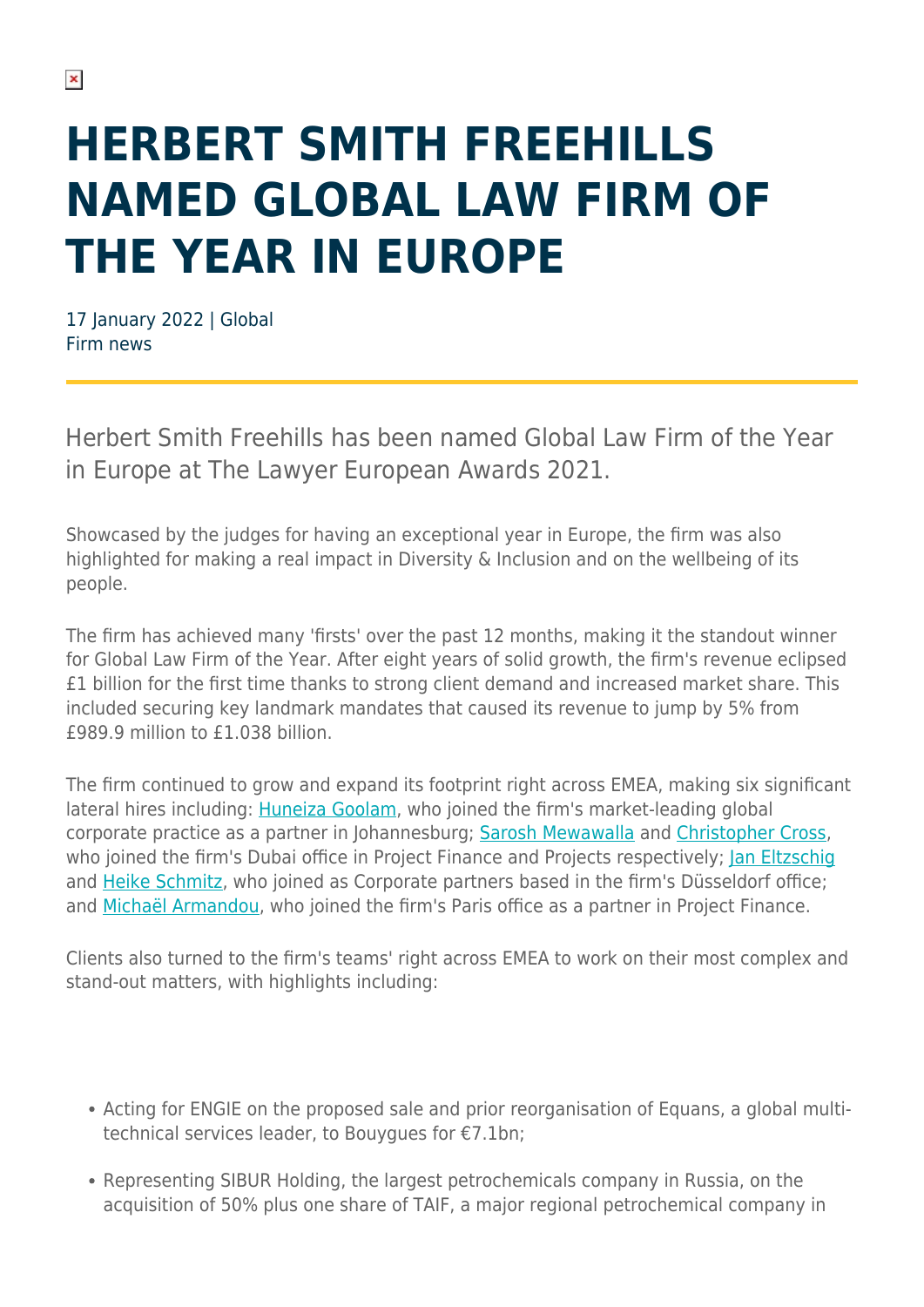Tatarstan, in exchange for the newly issued SIBUR shares, for US\$ 3.7bn;

- Working for DIF Infrastructure on the €400m acquisition of Itevelesa, the second largest private Spanish provider of vehicle periodic technical inspection (PTI) services, with 72 inspection centres and 20 mobile units in 11 regions;
- Advising a leading international investor in two parallel and related high stake international commercial arbitrations relating to an investment in francophone West Africa. These arbitrations involve complex procedural issues as well as novel issues of OHADA corporate law;
- Advising a leading international investor in two parallel and related high stake international commercial arbitrations relating to an investment in francophone West Africa. These arbitrations involve complex procedural issues as well as novel issues of OHADA corporate law;
- Acting for Nord Stream 2 (owned by Gazprom) on its landmark legal challenge of an EU Directive extending EU gas law to the Nord Stream 2 pipeline (while excluding all other similar pipelines) – this involves a challenge in the EU courts and the first ever investorstate arbitration procedure against the EU under the Energy Charter Treaty;
- Acting for Oya Energy (G7), Mulilo/Total, ACWA, EDF and Scatec, in relation to eight projects which are subject to South African judicial review proceedings. We are representing our clients in their defence to a challenge against their appointment as preferred bidders under the Risk Mitigation Independent Power Producer Procurement Programme (RMIPPP), which aims to procure 2GW of power to bridge a looming supply gap.

A key part of the firm's strategy has also been to foster greater diversity. Over the past 12 months Herbert Smith Freehills has continued unabated to commit to bold targets through its 10 Actions for Change aimed at boosting D&I across its global network.

Since launching its first gender targets in 2014, the number of women in Herbert Smith Freehills' partnership has increased by 67%. To date, the firm has 28% women partners and 25% in partner leadership roles, cementing the firm as one of the leading law firms for gender diversity.

The firm was also recognised for its effort in reducing its carbon emissions to net zero by 2030. The commitment will see the firm reduce overall greenhouse gas emissions, by first reducing the emissions that it produces and then balancing that lower figure with emissions removed from the earth's atmosphere to reach a net sum of zero.

[Alexei Roudiak,](https://www.herbertsmithfreehills.com/our-people/alexei-roudiak) Managing Partner for the EMEA region, said: